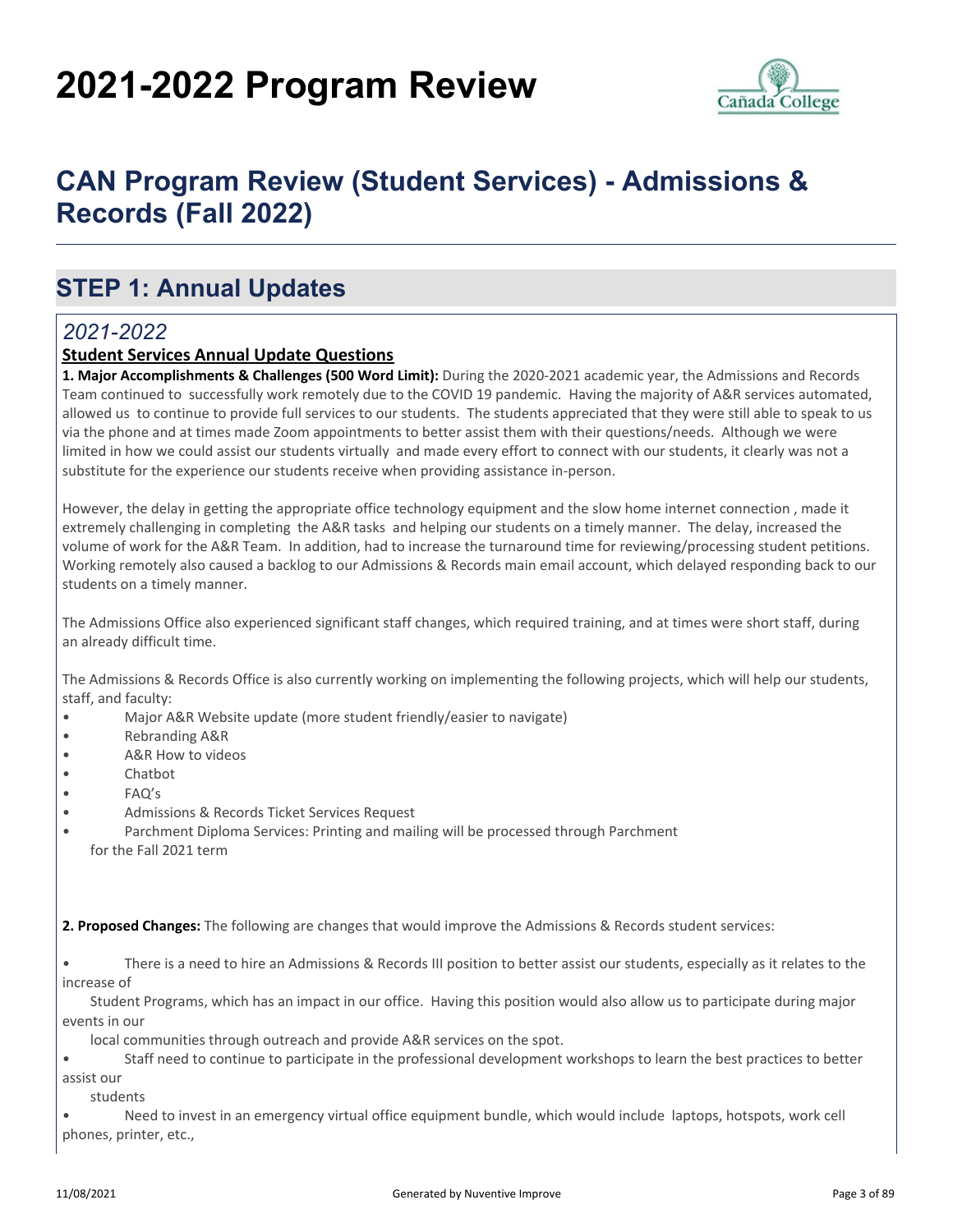for each A&R

 Team member, so there's no delay in providing services to our students incase we go through another emergency work remote process

• More collaboration with the A&R Teams at CSM & Skyline, to assure we are providing and implementing the same services to our

- students throughout the district
- Implement the A&R information/assistance ticket request which would replace our current email process

• Provide more communication to our students informing them we are back on campus and are here to better assist them

**3A. Impact of Resource Allocations Process:** There is a need to hire an Admissions & Records III position to better assist our students, especially as it relates to the increase of Student Programs, which has an impact in our office. Having this position would also allow us to participate during major events in our local communities through outreach and provide A&R services on the spot.

With this position, we would also align staffing with CSM & Skyline.

The Admissions and Records office is the only department on campus that provides services vital to the success of all Student Services Programs, including on the instruction side. We provide service from the start of their student education goal, through graduation/transfer, including everything in between.

Below is a list of the of some of SS Programs A&R is instrumental in their success:

Student Services:

- Financial Aid
- EOPS/CARES/CalWORKS
- DRC
- VA
- TRIO
- International student
- Promise Scholars Program
- PUENTE
- Athletics
- Dual Enrollment/Concurrent Enrollment, First Year College Experience and Middle College
- College for Working Adults
- Counseling
- Umoja
- Student Government
- Honor Students Program
- Transfer Center
- Career Center
- Student Success Program
- ESO Adelante
- DREAM Center

Instruction Side:

- Provide support to Faculty with:
- o Late Add
- o Grade & Positive Attendance/Census Submissions
- o Reinstate
- o Student info

This is a snippet of A&R tasks processed for the 2020-2021 Academic Year:

- Received roughly over 100k email and phone calls
- Processed over 19,283 New & Returning Students
- Processed over 1073 of the following petitions:
- o Residency Reclassification
- o Student Records Merges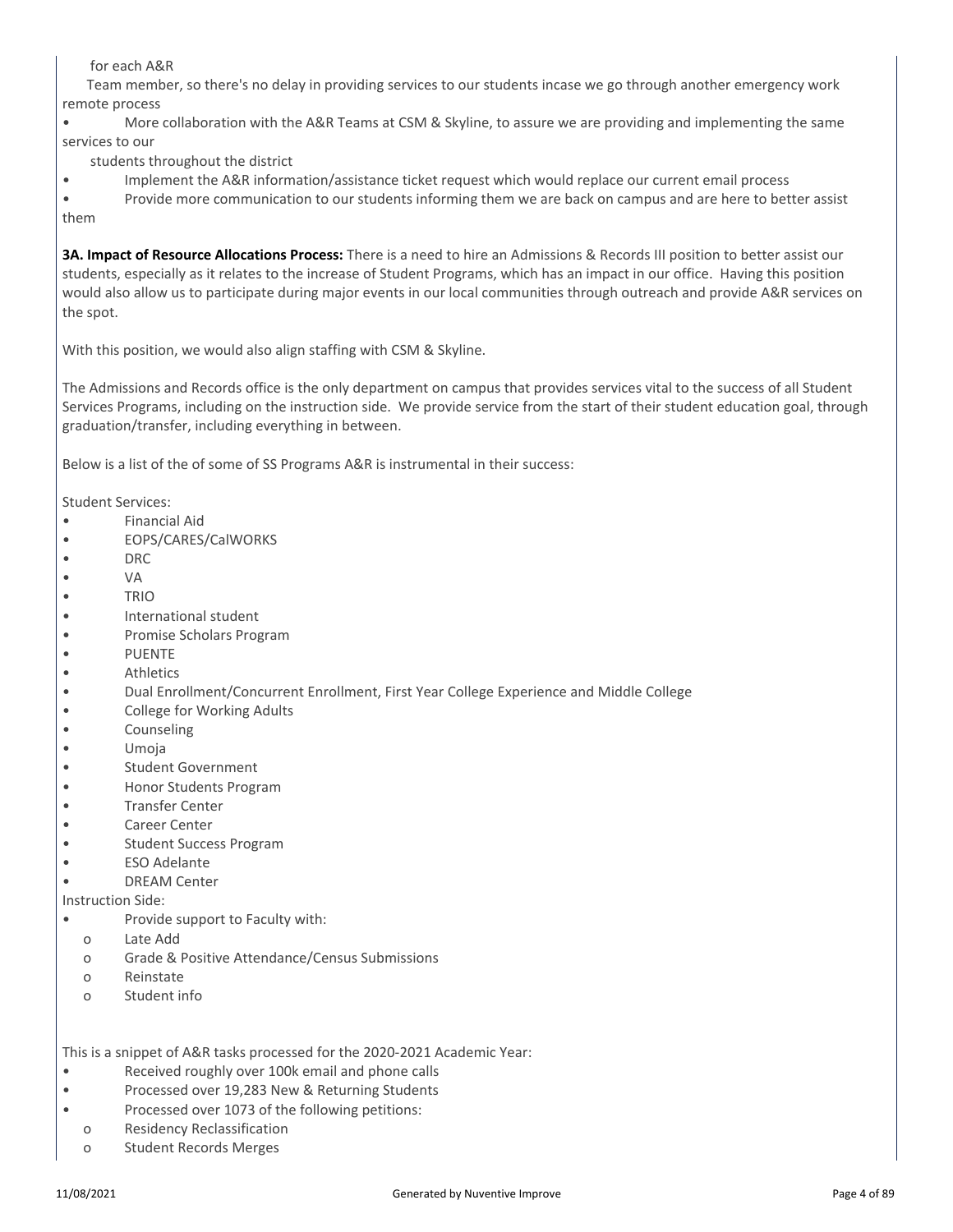- o EW Covid Petition
- o Academic Renewals
- o Course Substitutions
- o Course Waivers
- o Late Add
- o Extenuating Circumstance
- o Petition to Reinstatement
- o Course Repeat
- o Prerequisite Equivalency
- o Prerequisite Challenge
- o Overlapping
- o Max of Units
- o Loss of Priority Reg & Bogg
- Scanned over 800 incoming transcripts
- Evaluated 250 Fall 2020 Grad Petitions
- Awarded & mailed out 240 Degrees & Certificates
- Evaluated 700 Spring 2021 Degrees & Certs
- Processed over 150 Enrollment Verifications
- Processed over 75 Credit-by-Exam
- Processed over 4,745 transcript requests & 175 CSU/IGETC Certifications
- Processed over 150 final grade changes
- Proofread over 2200 student names for both Class 2020 & 2021

• In addition, the office desperately needs hourly help to keep up with the work load during the peak-periods. We were given a onetime \$10,000.00 to hire hourly help which would have relieve some of the stress on the office. However, working remotely during the pandemic, made it very difficult to hire hourly, since hours offered were limited and could make more in unemployment. Therefore, was not able to use the funds for 2020-2021. It would benefit the office, if this funding was a permanent part of our budget.

• The hire of an A&R III position, the hourly funding, the increase of the supply budget, the increase in the OT budget and the increase of the conference funds to provide staff development and training, will allow our office to better serve our students.

In conclusion, based on the information provided, I hope I was able to justified the need for an A&R III position, need for overtime, hourly funds, and conference funds.

**3B. Disproportionately Impacted Students Affect:** The Admissions & Records Office will always strive to provide services to all our students, and more specifically our disproportionately impacted students regardless of receiving the requested resources. However, due to the reasons stated can take a longer time to assist their needs. **4. SAOs and SLOs:** SAO's:

In the 2021-2022 academic year, the A&R III Team members, will begin to "cross-train", to better assist our students, staff and faculty.

In the 2021-2022 academic year, the Admissions & Records Team will begin to create desk how-to manuals, to allow someone to jump in in an emergency or when ill/vacation.

In the 2021-2022 academic year, update the Admissions & Records Mission statement to align with the SMCCD Antiracism mission and better represent our students.

In the 2021-2022 academic year, collaborate with the outreach department to strengthen our relationship in the community.

Increase funding to support ongoing Admissions & Records staff development and training

SLO's:

Application: Students will demonstrate an understanding of where the application is located on the website, how to create their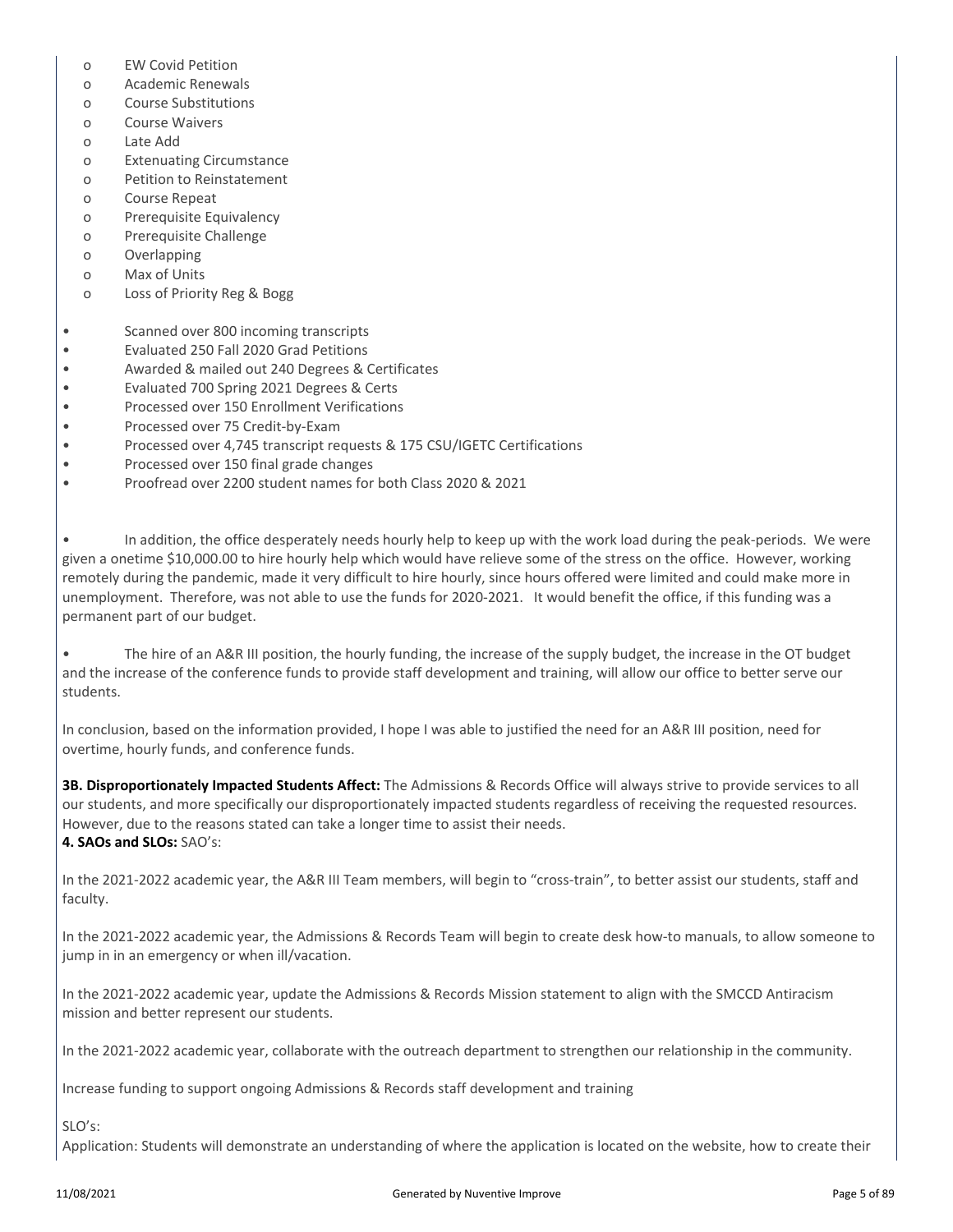CCC apply account, and submit the application.

Petitions/Academic Policies: Students will understand when it is necessary to file a petition, how it impacts their school records and the

documentation that may be needed prior to submitting the Petition for Exception of Registration Policies.

Residency: Students who have been classified as non-residents will learn what the requirements are for establishing residency and understand what documentation is needed to make changes to their classification.

**5. SAO/SLO Assessment Results and Impact:** Due to the COVID 19 pandemic and A&R separating from our Program Review Team we did not come up with new SAO's and SLO's for the 2020-2021 academic year.

I have just added the proposed SAO's and SLO's to the 2021-2022 academic year and have not created the assessment piece. **Annual Update Status:** Complete

#### **Related Documents & Links:**

[A&R III Classified-Hiring-Justification F21.docx](https://sanmateo.improve.nuventive.com:443/tracdat/viewDocument?y=dZXWhBSlinG1)

### **Goal Description: The Admissions & Records would like to improve the student response time during the academic peak times, so they can officially enroll in their courses in a timely manner. Once registered, students will be able to apply to other student support programs such as Financial Aid, EOPS, or Promise Scholarship Program.**

Need hourly help during the months of January, May, June, August, September and December to better support our students in applying and registering.

Admissions and Records needs to put in place permanent funding for hourly assistance during peak registration periods. The estimated need is \$15,000.00.

**Goal Status:** 1 - New (PR)

**Who's Responsible for this Goal?:** Registrar **Relevant Program Review Cycle:** 2021-2022 **Estimated Start Date:** 11/01/2021 **Estimated Completion Date:** 09/30/2022

**Please select the college goals with which your program goal aligns.:** Student Completion/Success - Provide educational and student services programs that highlight inclusivity, diversity, and equity in their mission to help students meet their unique educational goals and minimize logistical and financial barriers to success.

**Please select the college strategic initiatives with which your program goal aligns.:** Improve Student Completion

### *Resource Requests*

#### **Hourly Budget**

**Status:** Continued Request - Active

**Type of Resource:** Non-Instructional Personnel

**Cost:** 15000

**One-Time or Recurring Cost?:** Recurring Cost

**Critical Question: How does this resource request support closing the equity gap?:** This resource supports that the A&R Office will process both the application and registration on a timely manner, which is critical to assure our marginalized students apply to financial resource programs, such as Financial Aid, EOPS and Promise Scholars Program.

**Critical Question: How does this resource request support Latinx and AANAPISI students?:** The majority of the students this resource would support are our Latinx and AANAPISI students. Once admitted and enrolled, the students would be referred to connect with, other critical resources such as EOPS, Promise Scholars, and Financial Aid.

**Resource Priority Ranking:** High Priority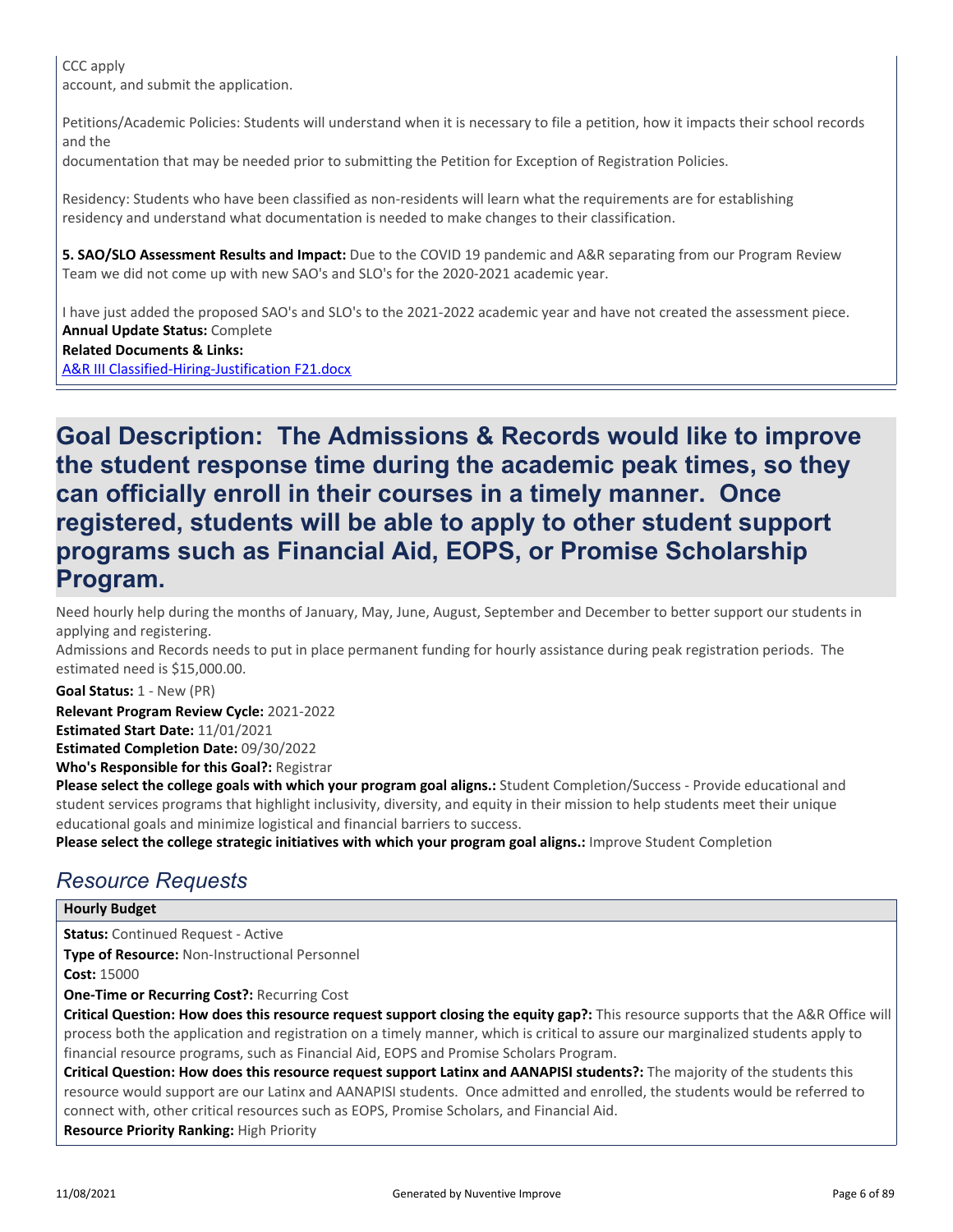**Goal Description: The Admissions and Records Team needs to be up to date with all of the latest changes in Title 5 as it relates to the Admission & Records policy's, through professional development and the annual CACCRAO conference.**

Provide access to regional, state and federal trainings to address ongoing training needs for compliance, program administration, professional growth and accountability.

Admissions and Records needs to increase the budget for conferences and workshops by \$4,000.00 to ensure that the A&R staff all have the opportunity to attend the annual conferences. Normally only the Registrar and two other A&R Team members can attend, since not enough resources.

Admissions and Records staff need to be updated on all of the new state rules and regulations that are constantly changing.

**Goal Status:** 2 - Continuing (PR)

**Relevant Program Review Cycle:** 2021-2022 **Estimated Start Date:** 11/01/2021

**Who's Responsible for this Goal?:** Registrar **Estimated Completion Date:** 09/30/2022

**Please select the college goals with which your program goal aligns.:** Organizational Development - Focus institutional resources on the structures, processes, and practices that invest in a diverse student population and prioritize and promote equitable, inclusive, and transformative learning.

**Please select the college strategic initiatives with which your program goal aligns.:** Implement Professional Learning Plan

#### *Resource Requests*

**Additional funds to allow the A&R Team to participate in professional development , required to stay current with state rules and regulations.**

**Status:** Continued Request - Active **Type of Resource:** Professional Development **Cost:** 4000 **One-Time or Recurring Cost?:** Recurring Cost **Critical Question: How does this resource request support closing the equity gap?:** This additional resource would assure A&R is current on all of the state mandates/policy to better assist and assure our marginalzed students

**Critical Question: How does this resource request support Latinx and AANAPISI students?:** 3

**Resource Priority Ranking:** High Priority

### **Goal Description: Provide Admissions and Records Office sufficient Base Funding to support ongoing operational needs.**

Admissions and Records needs to increase our supply budget to provide staff with the tools they need to get their job done. A&R has not been adequately funded for supplies for many years.

**Goal Status:** 2 - Continuing (PR)

**Relevant Program Review Cycle:** 2021-2022

**Estimated Start Date:** 11/01/2021

**Estimated Completion Date:** 09/30/2022

**Who's Responsible for this Goal?:** Registrar

**Please select the college goals with which your program goal aligns.:** Student Completion/Success - Provide educational and student services programs that highlight inclusivity, diversity, and equity in their mission to help students meet their unique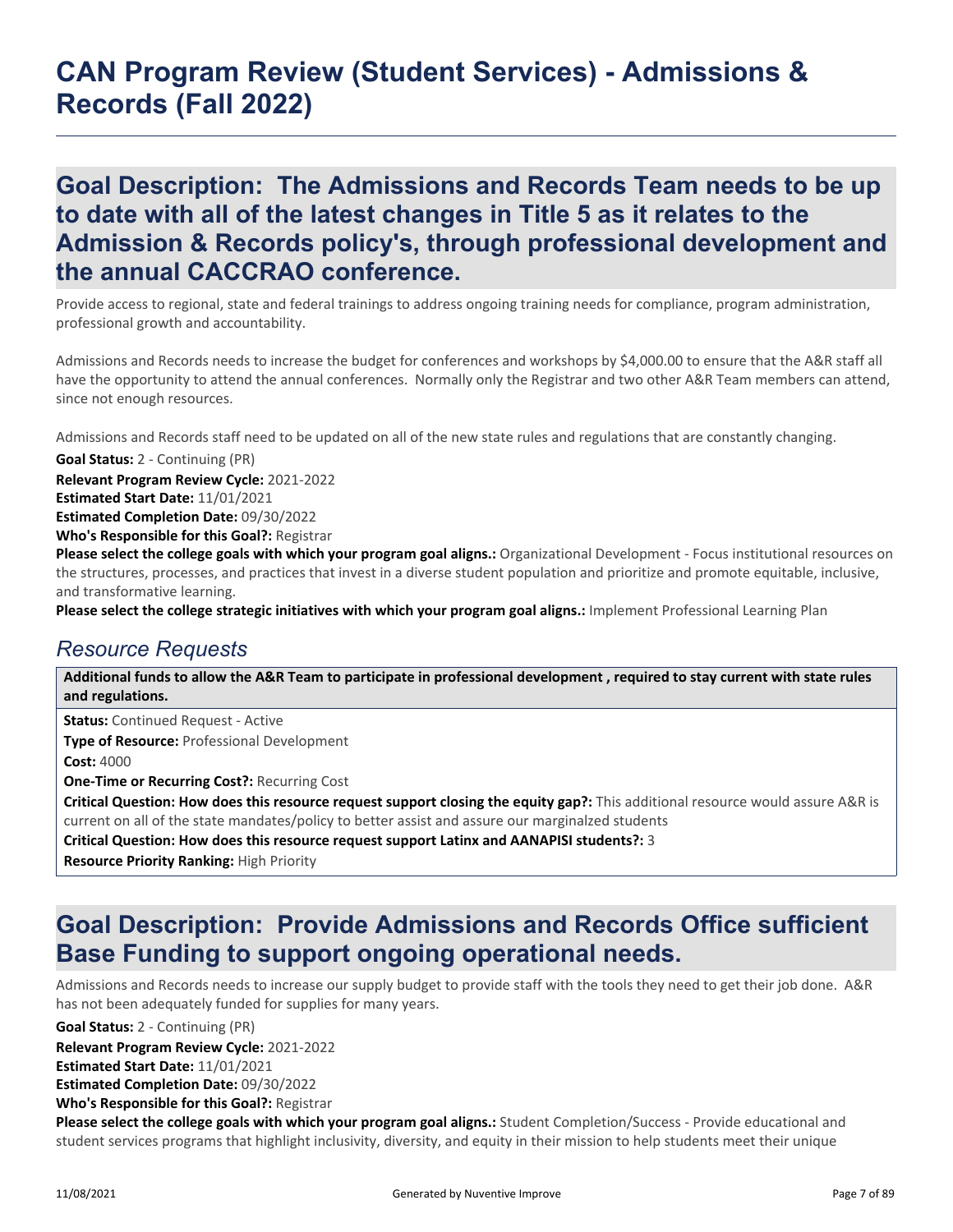educational goals and minimize logistical and financial barriers to success. **Please select the college strategic initiatives with which your program goal aligns.:** Improve Student Completion

### *Resource Requests*

#### **Status:** Continued Request - Active **Type of Resource:** Supplies (Items less than \$5000) **Cost:** 4000 **One-Time or Recurring Cost?:** Recurring Cost **Critical Question: How does this resource request support closing the equity gap?:** Having the resources for supplies allows to better serve our marginalized students. **Critical Question: How does this resource request support Latinx and AANAPISI students?:** By having the appropriate tools for getting our tasks done to better assist our students. **Resource Priority Ranking:** Medium Priority **A&R Supply budget**

## **Goal Description: Admissions and Records Overtime Budget.**

Admissions and Records needs to increase our overtime budget by \$5000.00 to better serve our students during the peak registration periods.

**Goal Status:** 2 - Continuing (PR)

**Relevant Program Review Cycle:** 2021-2022

**Estimated Start Date:** 11/01/2021

**Estimated Completion Date:** 09/30/2022

**Who's Responsible for this Goal?:** Registrar

**Please select the college goals with which your program goal aligns.:** Student Completion/Success - Provide educational and student services programs that highlight inclusivity, diversity, and equity in their mission to help students meet their unique educational goals and minimize logistical and financial barriers to success.

**Please select the college strategic initiatives with which your program goal aligns.:** Improve Student Completion

### *Resource Requests*

#### **A&R Staff Overtime Request**

**Status:** Continued Request - Active **Type of Resource:** Budget Augmentation **Cost:** 5000

**One-Time or Recurring Cost?:** Recurring Cost

**Critical Question: How does this resource request support closing the equity gap?:** Providing the A&R staff overtime, during the peak times, which includes 1 week before and after the term begins, and two weeks during the Late Registration period, gives the flexibility to prioritize and process all of the pending registration petitions that are submitted during this time. This helps our marginalized students enroll early into the courses need to fulfill their educational goal.

**Critical Question: How does this resource request support Latinx and AANAPISI students?:** The majority of the students that this resource would support are our Latinx and AANAPISI students. We would support them in completing their application, registration, registration petitions and residency reclassification.

**Resource Priority Ranking:** High Priority

### **Goal Description: Admissions & Records Office**

There is a need to hire an Admissions & Records III position to better assist our students, especially as it relates to the increase of Student Programs, which has an impact in our office. Having this position would also allow us to participate during major events in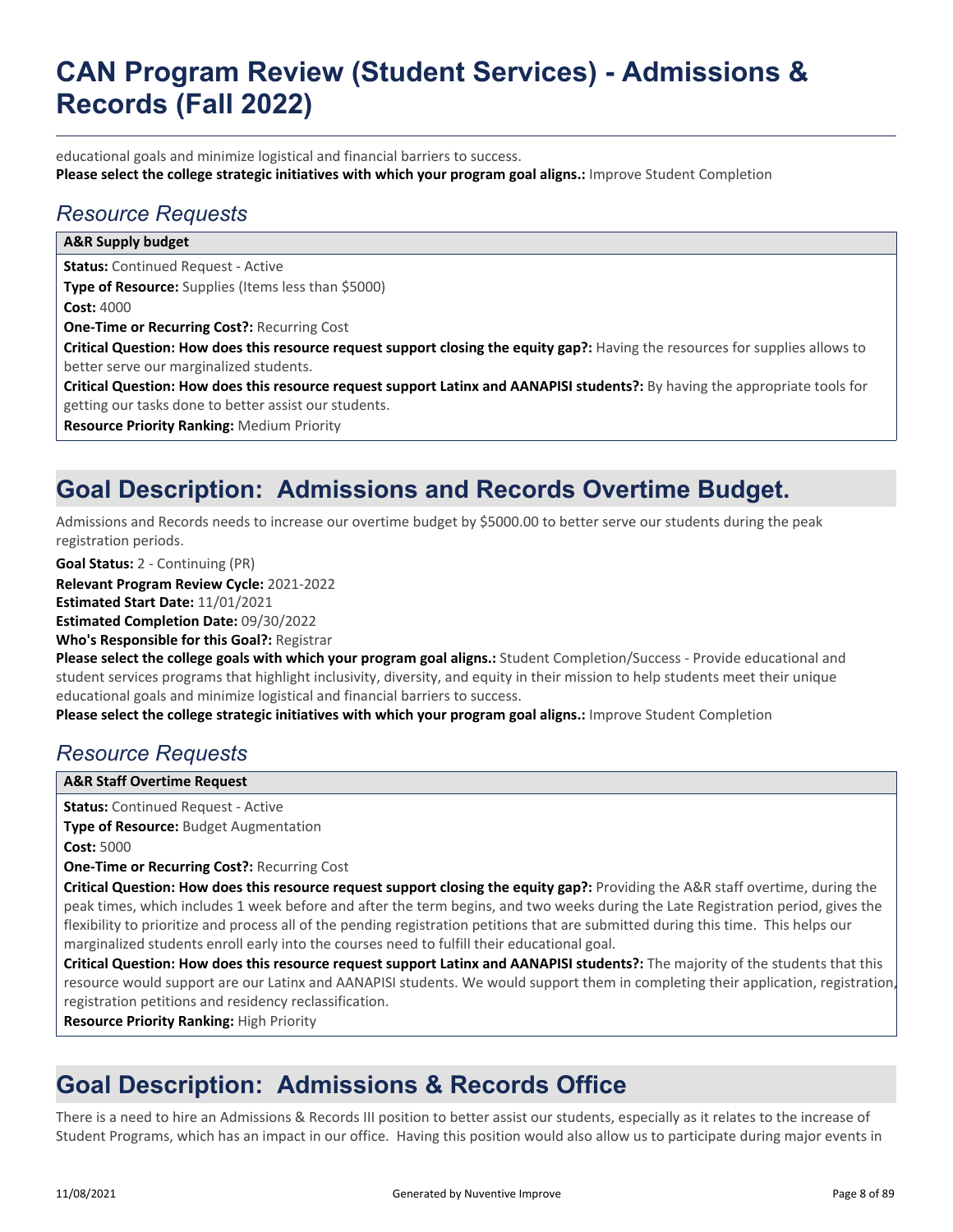our local communities through outreach. --1.0 FTE Admissions & Records III position is being submitted.

**Goal Status:** 1 - New (PR)

**Who's Responsible for this Goal?:** Registrar **Relevant Program Review Cycle:** 2021-2022, 2022-2023, 2023-2024, 2024-2025 **Estimated Start Date:** 01/01/2022

**Please select the college goals with which your program goal aligns.:** Student Completion/Success - Provide educational and student services programs that highlight inclusivity, diversity, and equity in their mission to help students meet their unique educational goals and minimize logistical and financial barriers to success.

**Please select the college strategic initiatives with which your program goal aligns.:** Improve Student Completion

#### *Resource Requests*

**Hire and train Admissions & Records III, for all Admissions & Records policy and procedures and provide sufficient staffing to address the increase of student services programs. -** 1.0 FTE Admissions & Records III Position

**Status:** New Request - Active

**Type of Resource:** Non-Instructional Personnel **Cost:** 63840

**One-Time or Recurring Cost?:** Recurring Cost

**Critical Question: How does this resource request support closing the equity gap?:** This budget augmentation supports that the Admissions & Records department in assisting our students to apply/enroll to meet their educational goals. In addition, will refer our students to other resource services such as , Financial Aid, EOPS, and Promise Scholars Programs. Many of the communities that we assist are our marginalized students and it's critical they receive this information.

**Critical Question: How does this resource request support Latinx and AANAPISI students?:** The majority of the students that this resource would support are our Latinx and AANAPISI students. We would support them in completing their educational goals, and connecting them to other critical resources such as EOPS, Promise Scholars, Puente, TRIO, DRC, ESO Adelante, Umoja, etc

**Resource Priority Ranking:** High Priority

### **Goal Description: Provide Funding to Support Admissions & Records contract with Parchment/Credentials with the processing of printing & mailing degrees and certificates after have been conferred.**

The three SMCCD Admissions & Records Offices have partnered with Parchment/Credentials to provide a much needed up to date printing and mailing of degrees and certificates, which will include digital diploma/certificate at no cost to the student.

**Goal Status:** 1 - New (PR)

**Relevant Program Review Cycle:** 2022-2023, 2023-2024, 2024-2025

**Estimated Start Date:** 08/01/2022

**Who's Responsible for this Goal?:** Registrar

**Please select the college goals with which your program goal aligns.:** Student Completion/Success - Provide educational and student services programs that highlight inclusivity, diversity, and equity in their mission to help students meet their unique educational goals and minimize logistical and financial barriers to success.

**Please select the college strategic initiatives with which your program goal aligns.:** Improve Student Completion

#### *Resource Requests*

Funding to provide new diploma printing and mailing services. - Background/ Challenge:

Due to the ever changing and increased requirements from federal, state, and local levels, the demands on Admission and Records at the tree campuses has increased significantly over the last several years. To address the demands the Enrollment Services Committee (made up of Enrollment Services Deans, Counseling Deans, FA Directors, Registrars, Lead Cashiers, Lead Counselors,